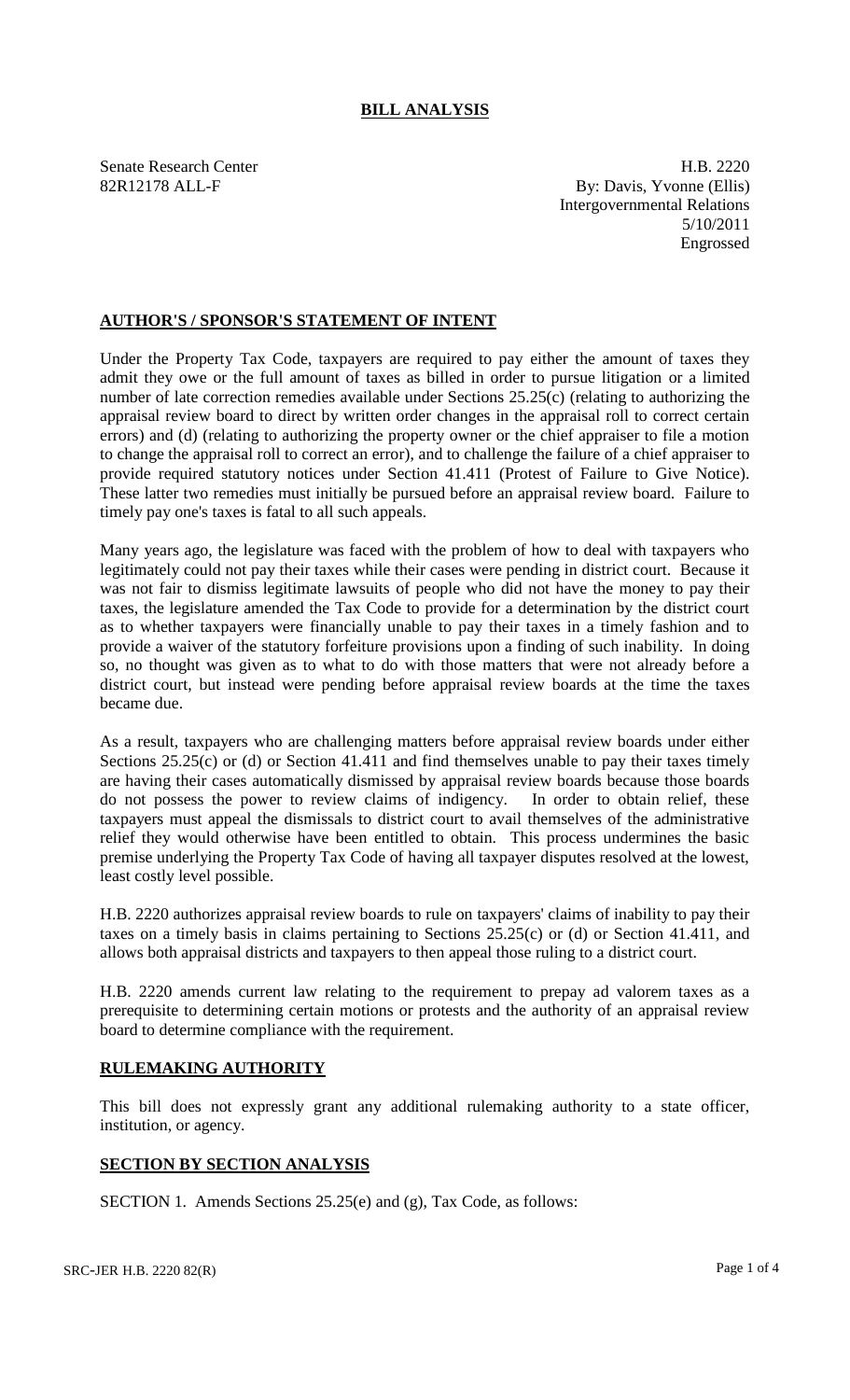(e) Requires a property owner who files a motion to correct certain errors that resulted in an error in an incorrect appraised value for the owner's property to comply with the payment requirements of Section 25.26, rather than Section 42.08 (Forfeiture of Remedy for Nonpayment of Taxes), or forfeit the right to a final determination of the motion.

(g) Authorizes the property owner or the chief appraiser, within 45 days after receiving notice of the appraisal review board's (board) determination of a motion under this section or of a determination of the board that the property owner has forfeited the right to a final determination of a motion under this section for failing to comply with the prepayment requirements of Section 25.26, to file suit to compel the appraisal review board to order a change in the appraisal roll as required by this section.

SECTION 2. Amends Chapter 25, Tax Code, by adding Section 25.26, as follows:

Sec. 25.26. FORFEITURE OF REMEDY FOR NONPAYMENT OF TAXES. (a) Provides that the pendency of a motion filed under Section 25.25 (Correction of Appraisal Roll) does not affect the delinquency date for the taxes on the property that is the subject of the motion. Provides, however, that that delinquency date applies only to the amount of taxes required to be paid under Subsection (b). Provides that, if the property owner complies with Subsection (b), the delinquency date for any additional amount of taxes due on the property is determined in the manner provided by Section 42.42(c) (requiring the assessor for each affected taxing unit to prepare and mail a supplemental tax bill in a certain form and manner) for the determination of the delinquency date for additional taxes finally determined to be due in an appeal under Chapter 42 (Judicial Review), and that additional amount is not delinquent before that date.

(b) Requires a property owner who files a motion under Section 25.25, except as provided by Subsection (d), to pay the amount of taxes due on the portion of the taxable value of the property that is the subject of the motion that is not in dispute before the delinquency date or the property owner forfeits the right to proceed to a final determination of the motion.

(c) Provides that a property owner who pays an amount of taxes greater than that required by Subsection (b) does not forfeit the property owner's right to a final determination of the motion by making the payment. Provides that, if the property owner files a timely motion under Section 25.25, taxes paid on the property are considered paid under protest, even if paid before the motion is filed.

(d) Authorizes a property owner, after filing an oath of inability to pay the taxes at issue, to be excused from the requirement of prepayment of tax as a prerequisite to the determination of a motion if the board, after notice and hearing, finds that such prepayment would constitute an unreasonable restraint on the property owner's right of access to the board. Provides that the board, on the motion of a party, is required to determine compliance with this section in the same manner and by the same procedure as provided by Section 41.4115(d) and is authorized to set such terms and conditions on any grant of relief as may be reasonably required by the circumstances.

SECTION 3. Amends Section 41.411(c), Tax Code, as follows:

(c) Requires a property owner who protests as provided by this section to comply with the payment requirements of Section 41.4115, rather than Section 42.08, or the property owner forfeits the property owner's right to a final determination of the protest. Deletes existing text providing that the delinquency date for purposes of Section 42.08(b) (relating to forfeiting the right to proceed to a final determination of the appeal) for the taxes on the property subject to a protest under this section is postponed to the 125th day after the date that one or more taxing units first delivered written notice of the taxes due on the property, as determined by the board at a hearing under Section 41.44(c-3)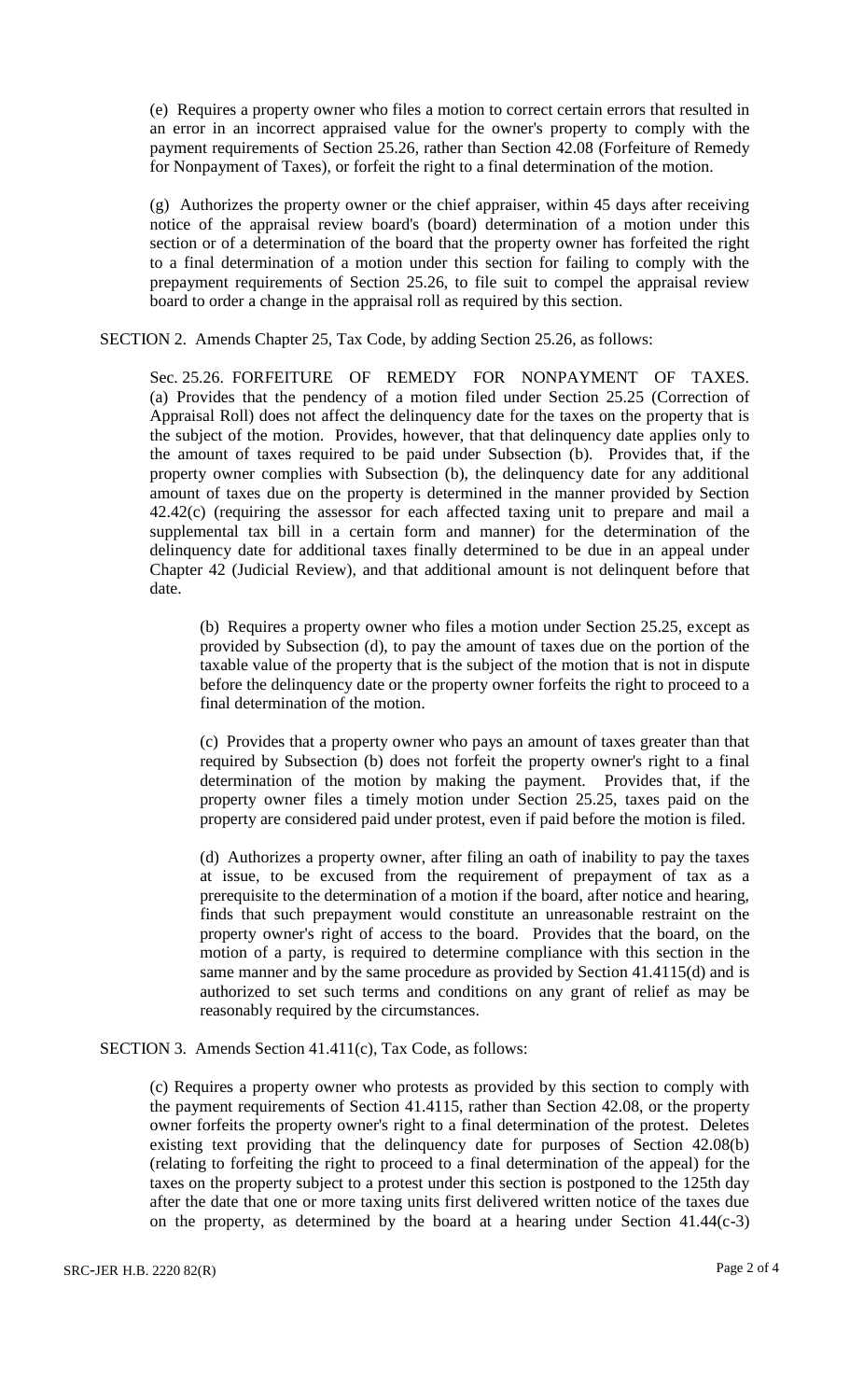(entitling a certain property owner to a hearing solely on the issue of whether one or more taxing units timely delivered a tax bill).

SECTION 4. Amends Subchapter C, Chapter 41, Tax Code, by adding Section 41.4115, as follows:

Sec. 41.4115. FORFEITURE OF REMEDY FOR NONPAYMENT OF TAXES. (a) Provides that the pendency of a protest under Section 41.411 (Protest of Failure to Give Notice) does not affect the delinquency date for the taxes on the property subject to the protest. Provides that, however, that delinquency date applies only to the amount of taxes required to be paid under Subsection (b) and, for purposes of Subsection (b), that delinquency date is postponed to the 125th day after the date one or more taxing units first delivered written notice of the taxes due on the property, as determined by the board at a hearing under Section 41.44(c-3). Provides that, if the property owner complies with Subsection (b), the delinquency date for any additional amount of taxes due on the property is determined in the manner provided by Section 42.42(c) for the determination of the delinquency date for additional taxes finally determined to be due in an appeal under Chapter 42, and that additional amount is not delinquent before that date.

(b) Requires a property owner who files a protest under Section 41.411, except as provided in Subsection (d), to pay the amount of taxes due on the portion of the taxable value of the property subject to the protest that is not in dispute before the delinquency date or the property owner forfeits the right to proceed to a final determination of the protest.

(c) Provides that a property owner who pays an amount of taxes greater than that required by Subsection (b) does not forfeit the property owner's right to a final determination of the protest by making the payment. Provides that, if the property owner files a timely protest under Section 41.411, taxes paid on the property are considered paid under protest, even if paid before the protest is filed.

(d) Authorizes a property owner, after filing an oath of inability to pay the taxes at issue, to be excused from the requirement of prepayment of tax as a prerequisite to the determination of a protest if the board, after notice and hearing, finds that such prepayment would constitute an unreasonable restraint on the property owner's right of access to the board. Requires the board, on the motion of a party, to hold a hearing to review and determine compliance with this section, and the reviewing board is authorized set such terms and conditions on any grant of relief as may be reasonably required by the circumstances. Requires the board, if the board determines that the property owner has not substantially complied with this section, to dismiss the pending protest. Requires the board, if the board determines that the property owner has substantially but not fully complied with this section, to dismiss the pending protest unless the property owner fully complies with the board's determination within 30 days of the determination.

SECTION 5. Amends Section 42.01, Tax Code, as follows:

Sec. 42.01. RIGHT OF APPEAL BY PROPERTY OWNER. (a) Creates this subsection from existing text. Entitles a property owner to appeal:

(1) an order of the board determining:

(A) a protest by the property owner as provided by Subchapter C (Taxpayer Protest) of Chapter 41;

(B) a determination of a board on a motion filed under Section 25.25; or

(C) a determination of a board that the property owner has forfeited the right to a final determination of a motion filed under